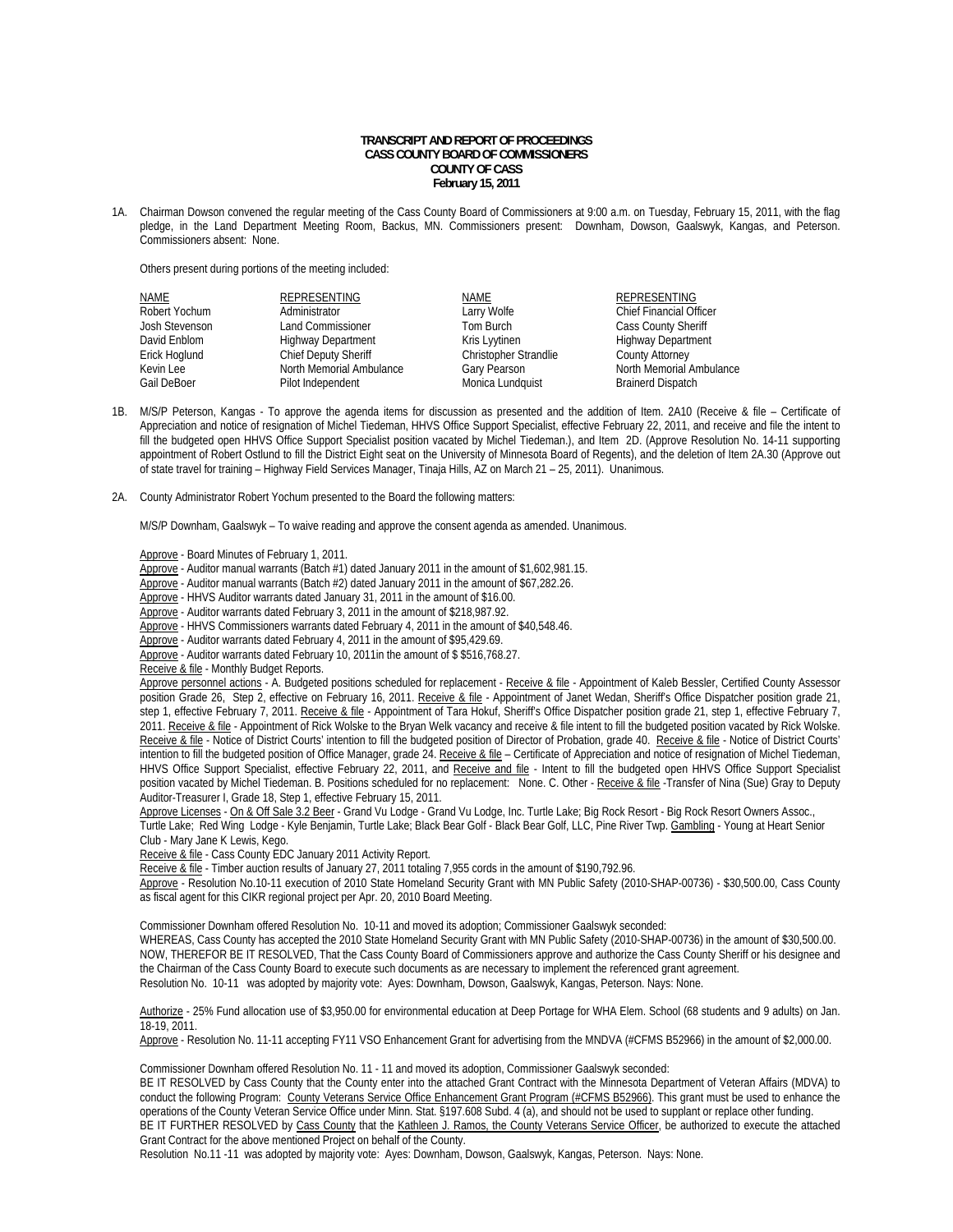Approve - Resolution No. 12-11 accepting FY11 VSO Enhancement Grant for training staff in Assisted Living from the MNDVA (#CFMS B52967) in the amount of \$500.00.

Commissioner Downham offered Resolution No. 12 - 11 and moved its adoption, Commissioner Gaalswyk seconded:

BE IT RESOLVED by Cass County that the County enter into the attached Grant Contract with the Minnesota Department of Veteran Affairs (MDVA) to conduct the following Program: County Veterans Service Office Enhancement Grant Program (#CFMS B52967). This grant must be used to enhance the operations of the County Veteran Service Office under Minn. Stat. §197.608 Subd. 4 (a), and should not be used to supplant or replace other funding. BE IT FURTHER RESOLVED by Cass County that the Kathleen J. Ramos, the County Veterans Service Officer, be authorized to execute the attached Grant Contract for the above mentioned Project on behalf of the County.

Resolution No. 12 -11 was adopted by majority vote: Ayes: Downham, Dowson, Gaalswyk, Kangas, Peterson. Nays: None.

Authorize - Town road apportionment to Townships from State Aid Road Allotment in the amount of \$401,978.00.

Receive & file - Trust Account Fund 73 summary in the amount of \$4,987,794.90 at December 31, 2010.

Report back – January 18, 2011 Performance Evaluation – HHVS Director Reno Wells achieves the requirements of the position.

Approve - Pay request No.2 - Invoice #23680 for Deep Portage Project to CAM in the amount of \$2,630.00.

Approve - City Longville fire contract for Unorganized Township - Jan. 1, 2011 - Dec.31, 2011 in the amount of \$660.00/ year.

Receive & file - Auditor-Treasurer's Interest Income Report for January 2011.

Approve - appointment of Deb Allison to the HHVS Advisory Committee – representing low income, term ending Dec. 31, 2012.

Approve - Pay request No. 1 for Cass County Energy Upgrade Project to Honeywell in the amount of \$106,795.20.

Approve - Pay request No. 2 for Cass County Energy Upgrade Project to CAM in the amount of \$9,278.30.

 Approve - Pay request for Cass County Energy Upgrade Project to Spitzack Builders in the amount of \$4,549.00 and approve Change Order No. 1 in the add amount of \$875.00 (Caulk, mullion strips, & roof flashing at connecting link).

Receive & file - Kitchigami Regional Library 2011 final operating budget.

 Approve - Transfer of funds from Unorganized Township to Highway Dept. in the amount of \$29,767.89 for road maintenance for remainder of 2010. Approve - Resolution No. 13-11 DNR aquatic management area - Woodrow Township (Twp140 N, Rng 29 W), Section 1, Government Lot 3, on Lantern Bay of Woman Lake.

Commissioner Downham offered Resolution No. 13-11 and moved its adoption; Commissioner Gaalswyk seconded:

Review of Proposed State Land Acquisition

In accordance with Minnesota Statutes 84.944, Subd. 3 and 97A.145, Subd. 2, the Commissioner of the Department of Natural Resources on February 15, 2011 provided the county board with a description of lands to be acquired by the State of Minnesota for Aquatic Management Area purposes.

Lands to be acquired are described as follows: Property located in Woodrow Township (Twp140 N, Rng 29 W), Section 1, Government Lot 3. This property is on Lantern Bay of Woman Lake, consisting of a combination of three adjacent parcels, numbered 51-337-0145; 51-337-0146; and 51-337-0148. Altogether, the property totals approximately 6.3 acres with 208 feet of shoreline on Lantern Bay, which is a very shallow and heavily-vegetated portion of Woman Lake. The property has been identified as sensitive shoreline by the DNR/Cass County sensitive shoreline survey. The property would be designated as a General Use Aquatic Management Area (AMA), and as an AMA, the riparian habitat will be protected and preserved.

IT IS HEREBY RESOLVED, by the Board of County Commissioners of Cass County on February 15, 2011 that the State's proposed acquisition of the attached described property be approved.

Resolution No. 13-11 was adopted by majority vote: Ayes: Downham, Dowson, Gaalswyk, Kangas, Peterson. Nays: None.

 Approve - Request from Ottertail Power for two easements on parcels located in the SW1/4 of the SW1/4 of Sect. 26 Twp. 145 Rge 28 (Unorganized 5 Twp) and in Govt Lot 8 of Sect 18 Twp 145 Rge 31 (Pike Bay Twp).

Receive & file - Bemidji-Grand Rapids 230-kV transmission line project update.

Receive & file - NW MN Juvenile Center Statistical Report for 2010.

 Approve - Amendment to FY11 Grant #B47110((Cass County Board of Commissioners Resolution No. 43-10) Cut/Goose/Washburn Ski Trails - \$2,928.00. Approve - Pay request No.1 for Deep Portage Project to Tony Peterson Construction - Windows - \$9,500.00.

Approve Assessor's Office Abatements - Stephen Mitton – Woodrow, Value Reduction 2010/2011;William Mitton - Woodrow, Value Reduction 2010/2011; Gary Tank – May, Property Damage 2010; Tonya Hoppe - Pine River Twp., Cancel PPMH 2010/2010; John Rohach – Wabedo, Value Reduction 2010/2010; John Matson, Jr. - Bena, Cancel PPMH 2010/2010; John Rohach – Wabedo, Value Reduction 2009/2009; John Matson, Jr. – Bena, Cancel PPMH 2009/2009.

2B. Administrator Yochum reported on the status of labor negotiations with the four remaining Cass County bargaining units with open contracts: Local 49 Highway Unit – membership voted on February 9, 2011 to request language changes to the County proposal (same terms as AFSCME Units) however the proposed changes were not available by the Board packet deadline; Teamsters Local 320 Deputy/Jail Unit – mediation hearing is scheduled for Friday, February 25, 2011 (Labor Attorney Tom Fitzpatrick has been retained to assist); Mr. Yochum requested an executive session of the Board following this regular meeting to discuss next steps; Teamsters Local 320 Assistant Attorney Unit – the Personnel Committee of the Board, County Attorney, and Administrator Yochum have scheduled a negotiation session following this regular Board meeting of February 15, 2011; Teamsters Local 346 Dispatcher/Records Unit – Mr. Yochum presented a tentative agreement (same terms as AFSCME Units).

 M/S/P Downham, Gaalswyk – To approve the agreement as presented and authorize execution of a collective bargaining contract for calendar years 2011 and 2012 with the Teamsters Local #346 Dispatch/Records Unit. Unanimous.

2C. Administrator Yochum presented a request from the Environmental Services Department to develop a one page tax statement insert focused on curtailing the spread of invasive aquatic species. Mr. Yochum reported that the Association of Cass County Lakes and MNDNR have offered to contribute information. Mr. Yochum added that the Auditor-Treasurer estimated the printing cost for 25,500 inserts to be approximately \$950.00, no additional mailing expense, and the inserts would be stuffed by existing staff from multiple departments. Expected distribution would be March, 2011. The Board also discussed the source of funds.

 M/S/P Peterson, Downham – To approve an insert with the 2011 property tax statement focused on curtailing the spread of invasive aquatic species and other general County information. Unanimous.

 M/S/P Gaalswyk, Peterson – To approve utilizing the Conservation Fund #73 for the printing of the 2011 Cass County tax statement insert as presented. Unanimous.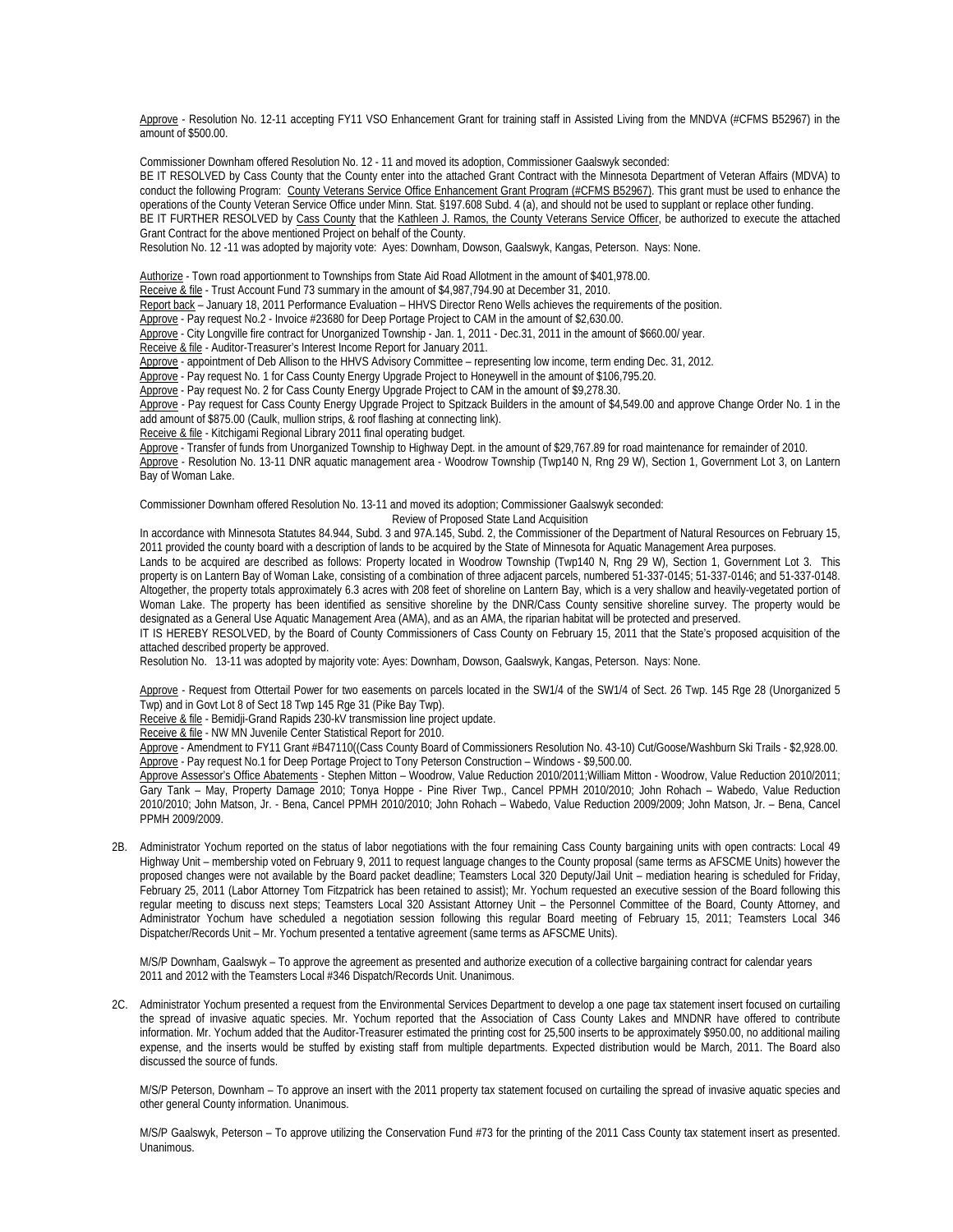2D. Board Chairman Jim Dowson informed the Board of openings on the University of Minnesota Board of Regents. Mr. Dowson reported that the Regent Candidate Advisory Council has narrowed the list to 14 candidates including Robert Ostlund a resident of the Walker area and past County Commissioner Erwin Ostlund's son. Mr. Dowson presented Resolution No. 14-11 requesting the Board to recommend and support Mr. Ostlund's candidacy for the District Eight seat on the University of Minnesota Board of Regents.

Commissioner Dowson offered Resolution No. 14-11 and moved its adoption; Commissioner Downham seconded: WHEREAS; The Joint Higher Education Committee of the Minnesota Legislature are reviewing Regent candidates to fill vacant seats on the Minnesota Board of Regents and, WHEREAS; Mr. Robert Ostlund of Walker, Minnesota is a finalist for the District Eight seat and, WHEREAS; Mr. Robert Ostlund has the educational background and experience to become a Regent of the University of Minnesota, NOW THEREFORE BE IT RESOLVED, that the Cass County Board of Commissioners recommend and support the appointment of Robert Ostlund to fill the District Eight seat on the University of Minnesota Board of Regents. Resolution No. 14-11 was adopted by majority vote: Ayes: Downham, Dowson, Gaalswyk, Kangas, Peterson. Nays: None.

- 3A. Kevin Lee and Gary Pearson from North Memorial Ambulance (Brainerd Region) presented the Longville Ambulance Subordinate Service District (LASSD) 2010 4th Quarter Report. Calendar year 2010 activity included: 228 patients vs. the budgeted amount of 238 (2009 was 230 patients); net margin of revenues less expenses in 2010 was 9.1% (2009 was .5%); community involvement remains a priority and LASSD continues to enjoy a great working relationship with the local First Responder groups; the Brainerd Region's overall patient satisfaction score was 93.75. The Board thanked Mr. Lee and Mr. Pearson for the update. No action necessary.
- 4A. Land Commissioner Josh Stevenson informed the Board of requests from the MN Timber Producers Association as well as several individual permit holders for winter permit extensions due to unusual weather including heavy snowfall and a February melt. Mr. Stevenson added that consistent with the Forest Resource Management Plan the SWCD Board was consulted on February 3, 2011 and recommends an exception to the established policy dated October 3, 2006.

 M/S/P Gaalswyk, Kangas – To approve the following provisions for all Cass County timber permits that qualify for a winter extension and expire between March 1, 2011 through March 31, 2011: That permit holders will be required to pay the existing extension fee of 10% of appraised contract value; That permit holders will not be required to pay the contract balance in full as a condition of applying for an extension; That the contract sale balance must be paid in full before any cutting begins. Unanimous.

4B. Mr. Stevenson informed the Board of a recommendation from the Land Department and Assessor's Office that sixteen parcels that have remained unsold since the last land sale be reevaluated for a current appraisal price. Mr. Stevenson requested Board approval to remove the parcels from the over the counter sale list, reevaluate the appraised price and, re-offer the parcels at public auction during of the month of June 2011. Mr. Stevenson presented Resolution No 15-11.

Commissioner Kangas offered Resolution No. 15-11 and moved its adoption; Commissioner Peterson seconded: WHEREAS, the parcels listed were offered at previous public auction and remain unsold and prior to developing a new land sale list, these parcels shall be withdrawn.

# SW1 PIN #'s 41-532-0216 & 41-532-0218

Lots 8 and 9, Block 2, Castle Addition to Bigwater Appraised Value - \$20,000.00 Sale Date 07/09/05

# SW10 PIN # 41-532-0212

Lots 6, Block 2, Castle Addition to Bigwater Appraised Value - \$7,500.00 Sale Date 12/05/09

# SW3 PIN # 94-337-1140

Lots 7 and 8, Block 11, Original Plat, City of Pine River, Section 6, T.137N. R29W. Appraised Value - \$35,000.00 Sale Date 07/09/05

### SW6 PIN # 23-013-2202

East 28 Rods of the West 55 Rods of the North 34½ Rods of the Northwest Quarter of the Northwest Quarter, Section 13-136-30 (6 acres) – Maple Township Appraised Value - \$50,000.00 Sale Date 06/20/09 46° 36' 06'' / -94° 24' 43'' Parcel is located on Cass County Hwy #17

# SW11 PIN # 23-031-4301

That Part of SW¼ of SE¼ section 31 T135N R30W described as follows: Beginning at a point 627 feet East of the quarter section corner on South line of Section Thirty-one (31) Township One hundred thirty-six (136) Range thirty (30) thence East on the section line 330 feet, thence North 660 feet, thence West 330 feet, thence South 660 feet to the point of beginning. Appraised Value - \$36,000.00 Sale Date 12/05/09 This parcel contains  $5<sub>±</sub>$  acres and is located on a gravel road.

### SW7 PIN # 31-009-4400

SE¼SE¼, Section 9-138-30 (40 acres) – Pine River Township Appraised Value - \$83,000.00 Sale Date 06/20/09 46° 46' 42'' / -94° 28' 28'' This parcel has walk in access only across public land. The purchaser may petition the Township for public road access to this parcel under Minnesota Statutes 164.08, subd 2.

# NE1 PIN # 18-030-4303

Inguadona Township NW¼ of SW¼ SE¼ Section 30, T.141N. R.27W. 11.73 acres more or less No legal access. Buyer may petition township for access under Minnesota Statutes 164.08 subd 2. APPRAISED VALUE: \$17,500.00 Sale Date 07/19/03

## NE4 PIN # 12-022-4400

SE¼SE¼, Section 22-139-26 (40 acres) – Crooked Lake Township Appraised Value - \$120,000.00 Sale Date 06/20/09 46º 50' 03'' / -93º 56' 39'' Parcel is located on Minnesota State Hwy #6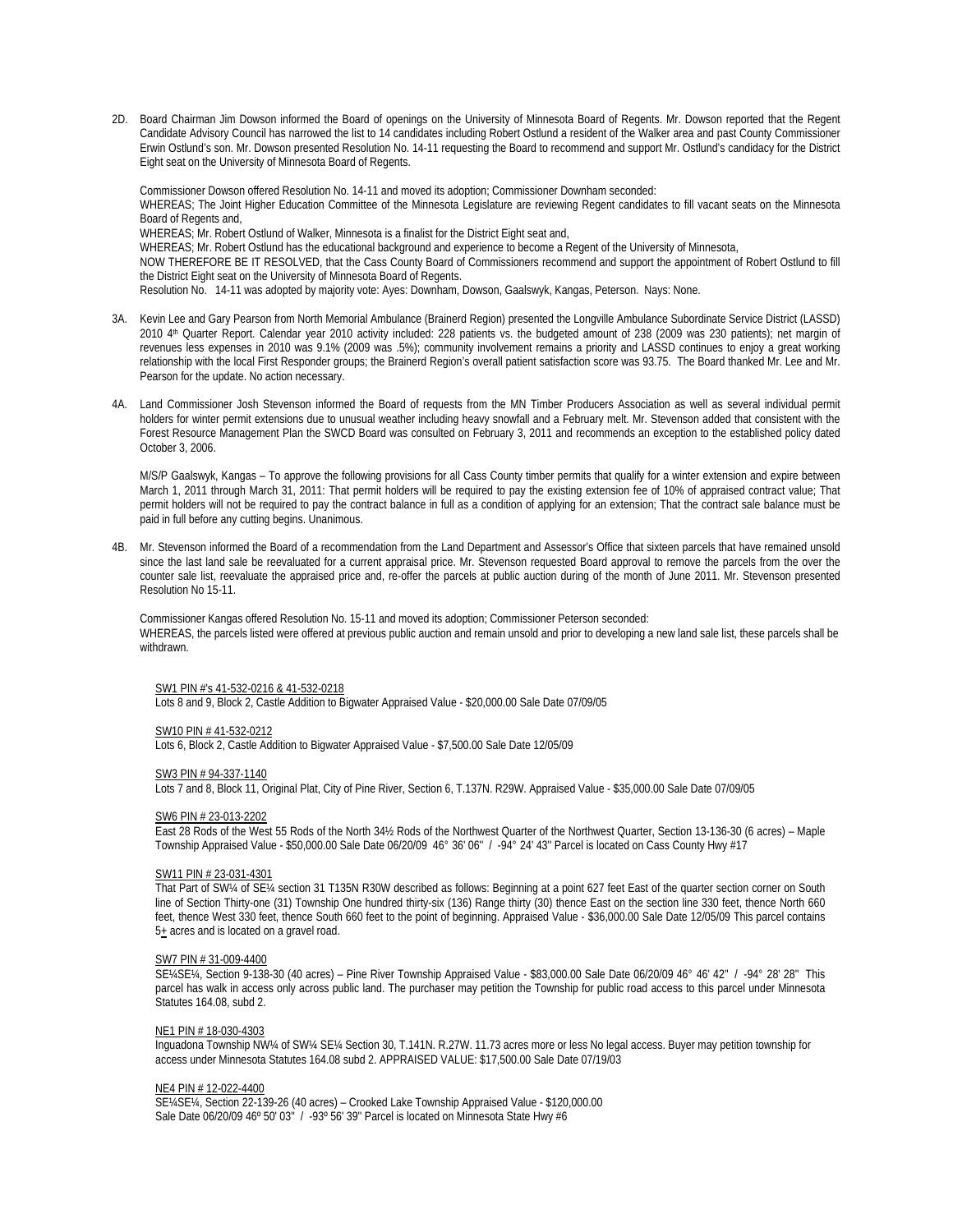# NE5 PIN # 06-009-1300

SW¼NE¼, Section 9-139-28 (40 acres) – Blind Lake Township Appraised Value - \$86,000.00 Sale Date 06/20/09 46° 52' 17" / -94° 13' 26" No legal access. The purchaser may petition the Township for public access to this parcel under Minnesota Statutes 164.08, subd 2.

## NW16 PIN # 34-017-3200/3300

W½SW¼, Section 17-139-30 (80 acres) – Powers Township Appraised Value - \$110,000.00 Sale Date 06/20/09 46º 51' 10'' / -94º 30' 36'' This parcel includes the complete shoreline of a small environmental lake. There is no legal access to this parcel. The purchaser may petition the Township for public access to this parcel under Minnesota Statutes 164.08, subd 2.

### NE8 Pin # 95-340-0142

Lots 25 & 26, Block 1, Flynns Addition to Remer Appraised Value - \$10,000.00 Sale Date 12/05/09

### NE9 PIN # 35-002-4205

A portion of the Northwest Quarter of the Southeast Quarter (NW¼ SE¼), Section Two (2), Township One Hundred forty-one (141), Range Twentysix (26), Consisting of one acre more or less; Commencing at the intersection of the west line of the northwest one quarter (NW¼) of the Southeast one quarter (SE¼), Section two (2), Township One Hundred Forty-one (141), Range Twenty-six (26), and the right-of-way of highway #200, thence easterly along said right-of-way one thousand forty-five (1045') feet, thence southerly two hundred eight (208') feet, to the northeast corner and beginning of said one acre lot, thence continuing southerly two hundred eight (208') feet, thence westerly two hundred nine (209') feet, thence northerly two hundred eight (208'), thence easterly two hundred nine (209') feet, to the point of beginning of said one acre lot, along with an easement over the roadway for ingress and egress from highway #200, subject to restrictions and reservation of record, if any. Appraised Value - $$14,000.00$  Sale Date 12/05/09 This parcel contains  $1<sub>±</sub>$  acre and is located on a gravel road.

# NW4 PIN # 85-338-3030

Lots 7 thru 12, Block 30, Original Plat, 2nd Addition, City of Cass Lake Appraised Value - \$10,000.00 Sale Date 06/03/06 47º 22' 27.2" N LAT 94º 35' 56.0" W LONG

### NE11 PIN # 83-337-3130

Village of Bena Lots 5 thru 9, Blk 31 & wly ½ of adj vac alley. Appraised Value - \$2,500.00 Sale Date 12/05/09

## NE12 PIN # 83-034-1303

That Part of S½ of NE¼ section 34 T145N R28W described as follows, Beg. At the intersection of the line between the N. & S. halves of the NE¼ of 34-145-28 and the western line of first Ave. west, in the Village of Bena; thence southward along said western line of First Ave. West 115'; thence westward parallel with the line between the N. & S. halves of the NE¼ 466.69'; thence northward and parallel with the western line of First Ave. West 115' to the said line between said N. & S. halves of the NE¼, thence eastward along said line 466.69' to the pt. of Beg. Appraised Value -\$3,500.00 Sale Date 12/05/09

### NW17 PIN # 51-378-0010

Lots 1, 2 and Lots 229 thru 244, Interlachen Lodge, together with Lots 1 thru 14 and Lots 29 thru 43, Block 10,Interlachen Lodge Incorporated, according to the record plats thereof on file in the office of the County Recorder, Cass County, Minnesota, And; That part of vacated GORDAN AVENUE, said Interlachen Lodge, according to Document Number A000548316 in the office of the County Recorder, Cass County, Minnesota, which lies south of Lots 232, 233, 234, 235, 236, 237, 238, 239, 240, 241, 242, 243, and 244, said plat, and north of Lots 1, 2, 3, 4, 5, 6, 7, 8, 9, 10, 11, 12, 13,and 14, Block 10, of said Interlachen Lodge Incorporated, And; That part of vacated WESLEY STREET, said Interlachen Lodge, according to Document Number A000548316 in the office of the County Recorder, Cass County, Minnesota, which lies east of Lot 229 and west of Lot 1 of said plat. Subject to existing public roads and to reservations, restrictions, and easements of record. Section 8, Township 140, Range 29 – Woodrow Township Appraised Value - \$160,000.00 Sale Date 06/20/09 46° 57' 27" / -94° 22' 32" This parcel is located on a township road with frontage on the river that runs between Kid and Baby Lakes. The buyer will be required to sign a Perpetual Wetland Conservation Easement for this parcel.

THEREFORE, BE IT RESOLVED, that the parcels listed above are to be withdrawn from the current over the counter tax-forfeited land sale list for a redetermination of value.

Resolution No.15-11 was adopted by majority vote: Ayes: Downham, Dowson, Gaalswyk, Kangas, Peterson. Nays: None.

4C. Mr. Stevenson presented a request from the USFS for permission to burn lands administered by the County. The lands in question will be burned with other USFS lands this spring. Mr. Stevenson added that this is an annual burn completed by the USFS for habitat, and that the County is not liable for this activity.

M/S/P/ Downham, Peterson – To approve the request from the USFS for permission to burn lands administered by Cass County to be burned in 2011 (wetland portions of the parcels that fall within burn unit boundaries) Burn Unit 7 Parcel Numbers: 08-030-3200, 08-031-2200, 08-031-1100, 84-029-3406, 84-032-2100, 08-032-2200; Burn Unit 6 Parcel Numbers: 08-030-1400, 08-029-2300, 08-030-2201; and Burn Units 500 & 1300 Parcel Numbers: 15-036- 2202, 15-036-2301. Unanimous.

5A. Highway Engineer David Enblom requested Board approval to execute the City of East Gull Lake Trail Joint Powers Agreement Amendment #2.

M/S/P Gaalswyk, Downham – To authorize execution of Amendment #2 to the City of East Gull Lake Joint Powers Agreement for construction of multiuse year-round recreation trail segments adjacent to CSAH #77 and CR #118, and further, to approve the use of Conservation Fund #73 funds not to exceed \$70,000.00. Unanimous.